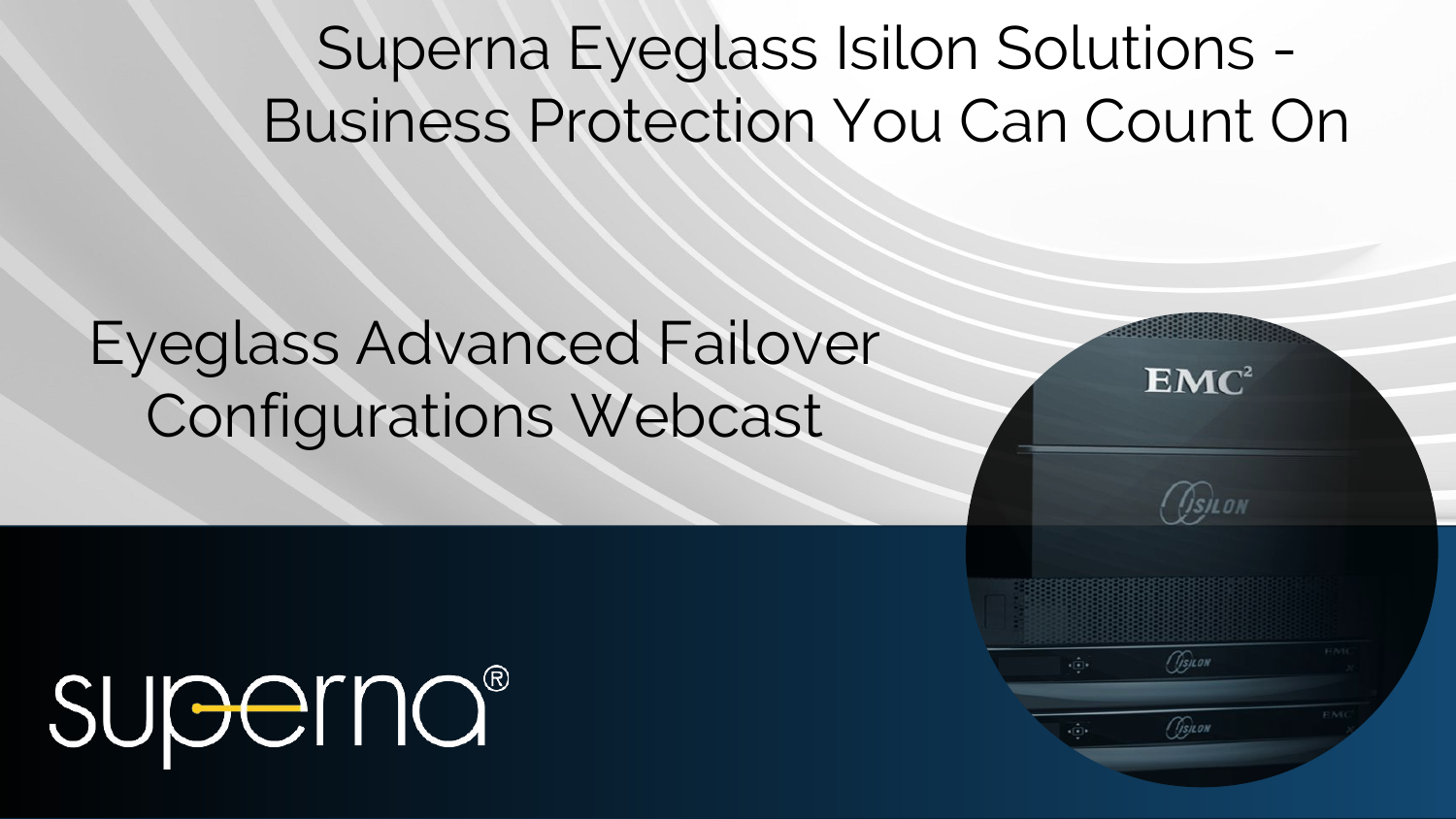### Webcast Agenda - Advanced Failover Topics

- 1. **No Configuration Sync Failover**
- **2. Quotas** 
	- **a. Skip Quota Failover**
	- **b. Pre-sync Quotas**
- **3. Fast Failover**
	- **a. Parallel Step Failover**
	- **b. Parallel Failovers**
- **4. Data Integrity Failovers**
- **5. Failover log Decoded**

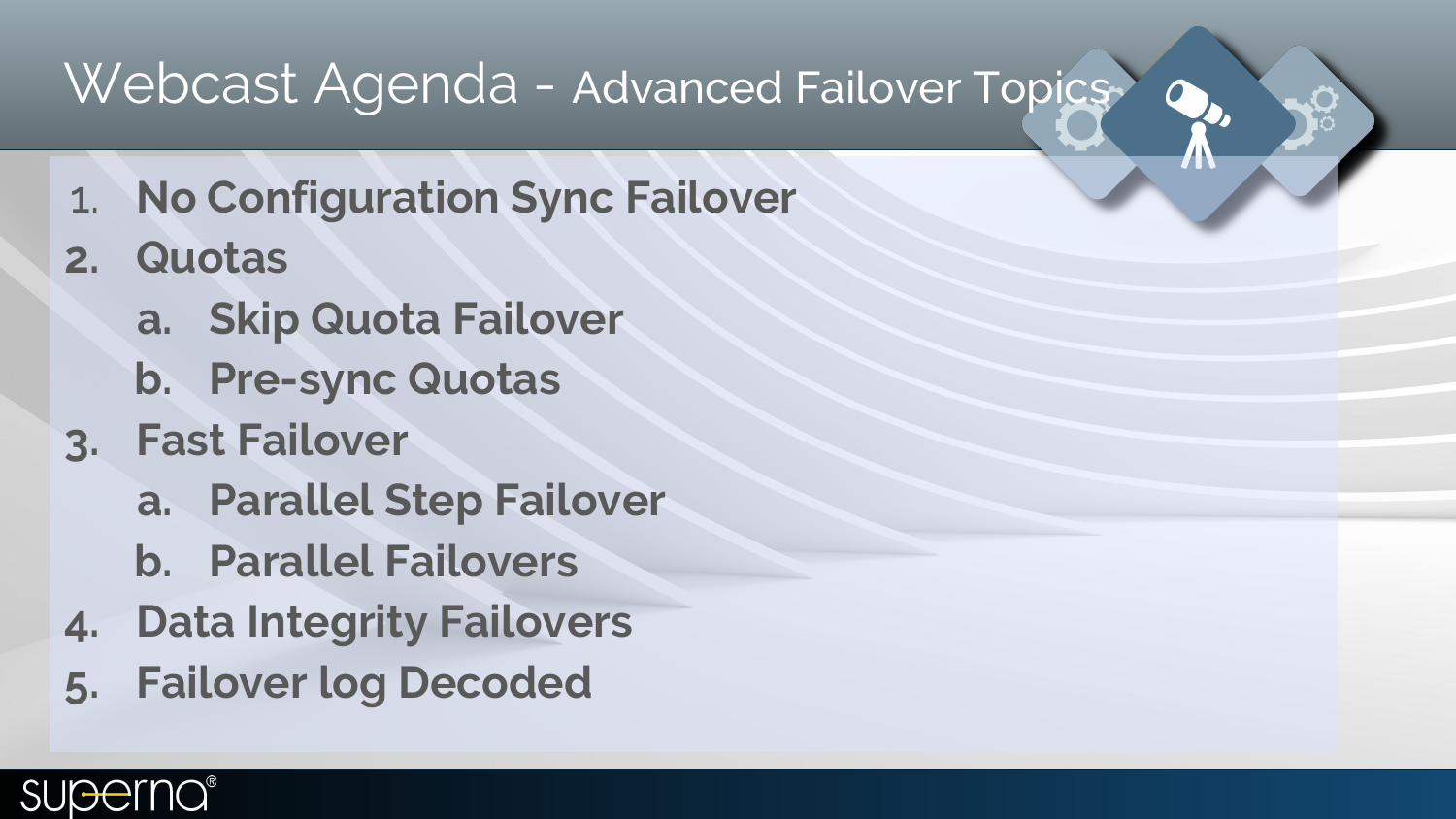#### **No Configuration Sync Failover** Host A Two Different hosts and Host B Exports - No Need to Sync **WAN Production Site DR Site** Edit Configuration(s) Eyeglass ≒ **EMC** Isilon **EMC** Isilon Application **Run Now** C) **SyncIO Policies SyncIQ Policies**  $\rightarrow$  Share 1 Synced Share 1 Enable/Disable Microsoft DFS  $\rightarrow$  Share 2 Synced Share 2  $\rightarrow$  Export 1 → Synced Export 1 Set Schedule  $\rightarrow$  Export 2 → Synced Export 2 Enable/Disable **SyncIQ Policies SyncIQ Policies** Delete Synced Share 1  $\rightarrow$  Share 1 **Enable/Disable Skip Config Replication** → Synced Share 2  $\rightarrow$  Share 2 → Synced Export 1  $\rightarrow$  Export 1 → Synced Export 2 Select a bulk action  $\rightarrow$ Add New Job  $\rightarrow$  Export 2

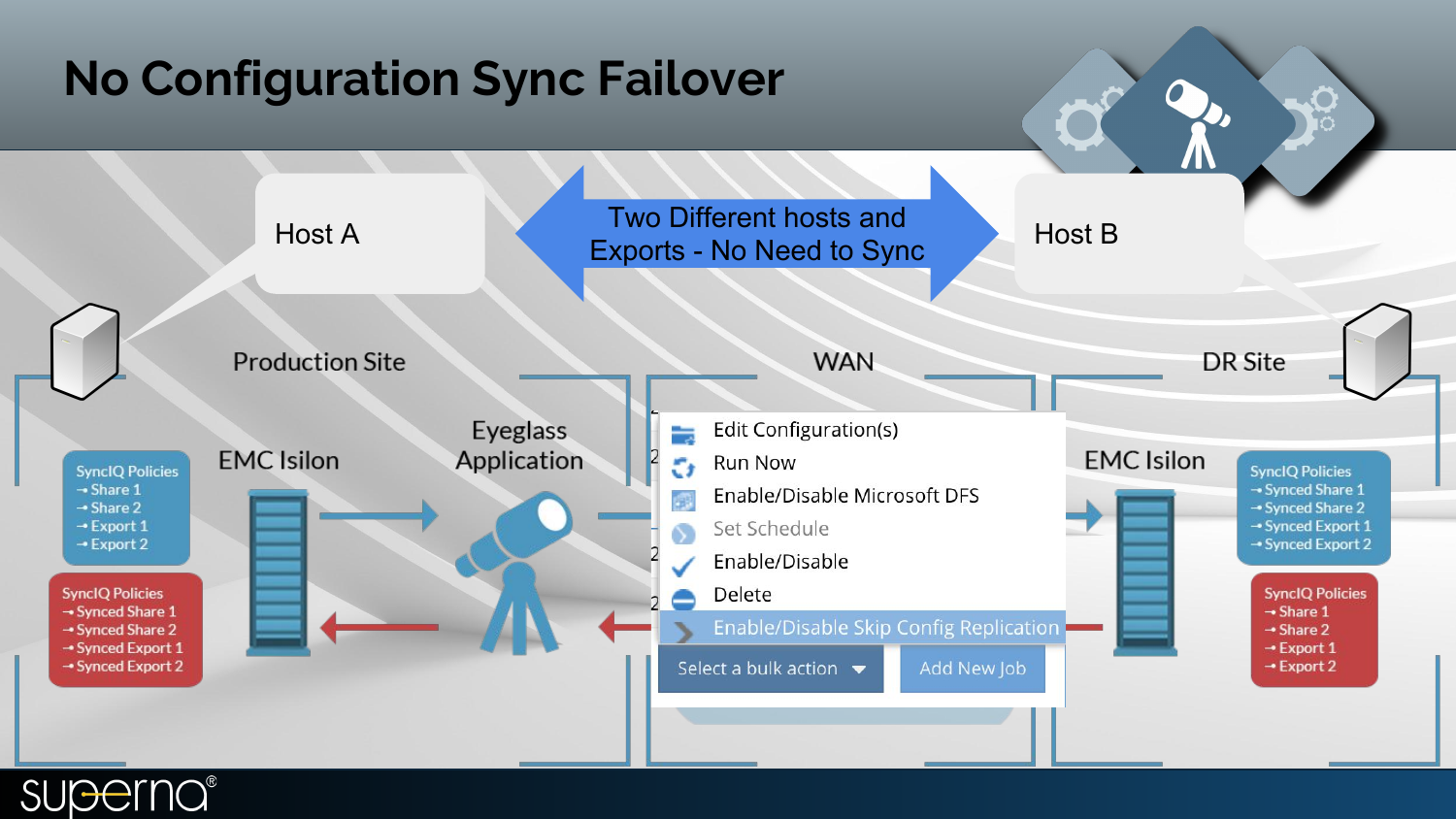### **Quotas and Failover**

1. Quotas can be pre-synced with Onefs 8, no need to fail them over!!! a. Enable with "igls adv quotas set --quotapresync=true" b. OR Skip quota failover if you plan to failback. c. This avoids quota scan issue C Data sync

causes issues with syncIQ.

#### **Select Failover Options**

Controlled Failover

#### Ouota Sync

**Block Failover on Warnings** 

 $\mathbb Z$  Config sync

SMB Data Integrity Failover

SynciQ Resync Prep

Disable SynciQ Jobs on Failover Target

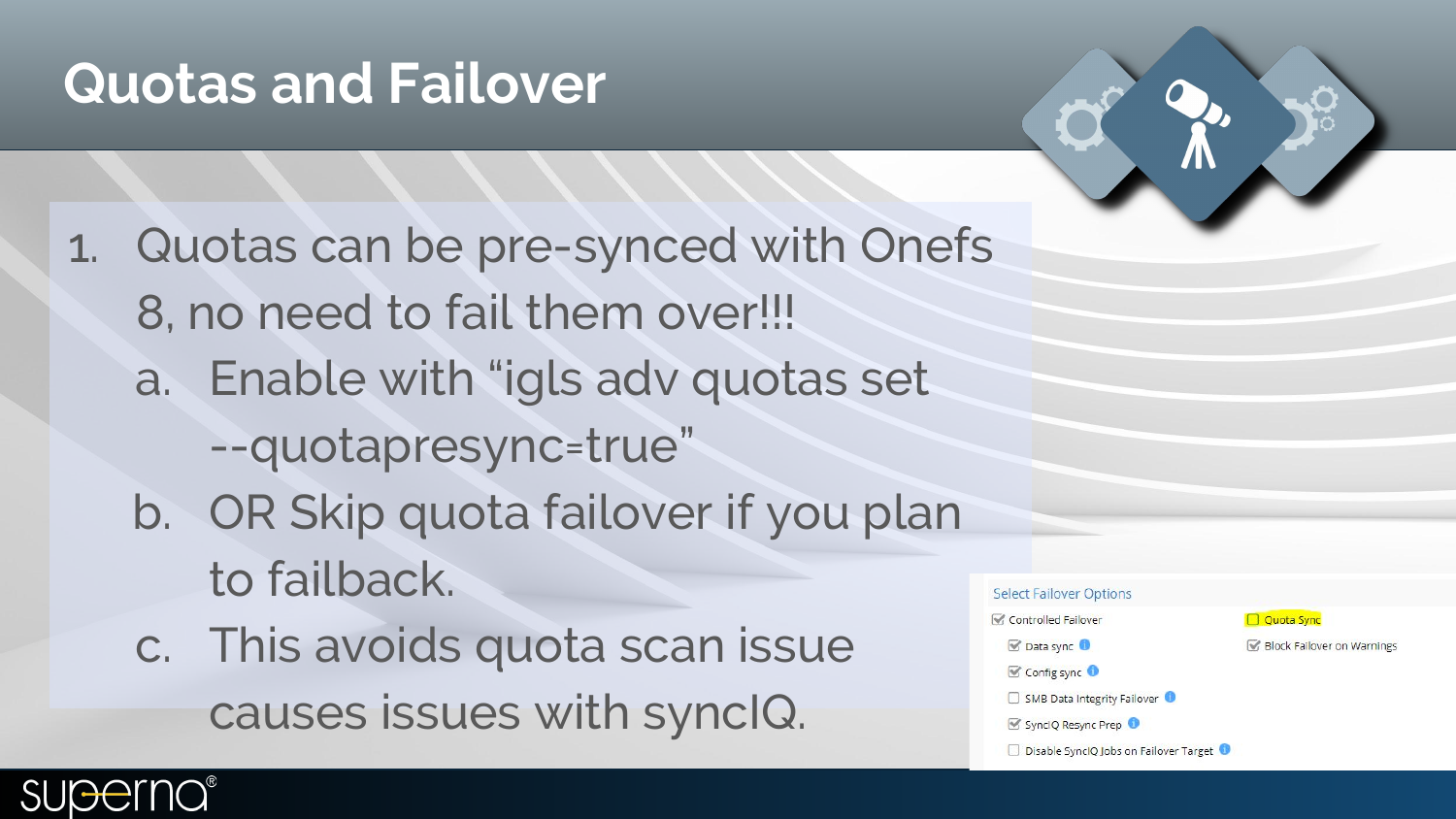### **Parallel Failover.. Faster is better**

### 1. Everyone wants failovers to be faster…. now they are. a. Enable these two settings.

- igls adv failovermode set --parallel-true
- ii. system.xml <run\_concurrent\_fofb>true</run\_concurrent\_fofb>
- b. Enables step parallel mode and two or more failovers at the same time.

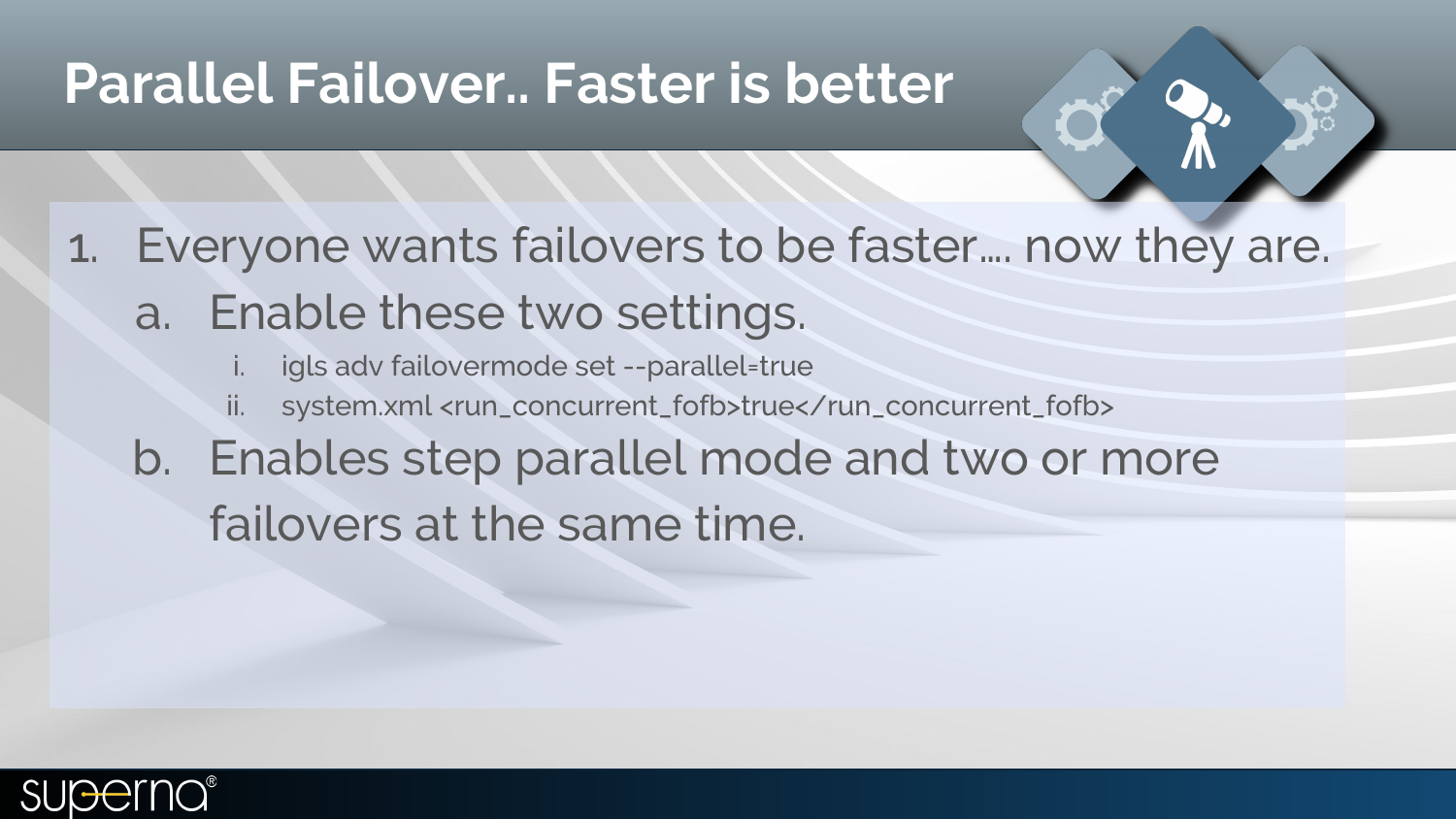# **Data Integrity Failover**

- 1. Email users to log off and stop writing. No one listens and continues to write data over a failover. a. **Impact**: Data loss is guaranteed
- **2. The solution:**
	- a. Data Integrity failover with Eyeglass modifies only affected shares with Deny everyone permission to disconnect users before failover starts

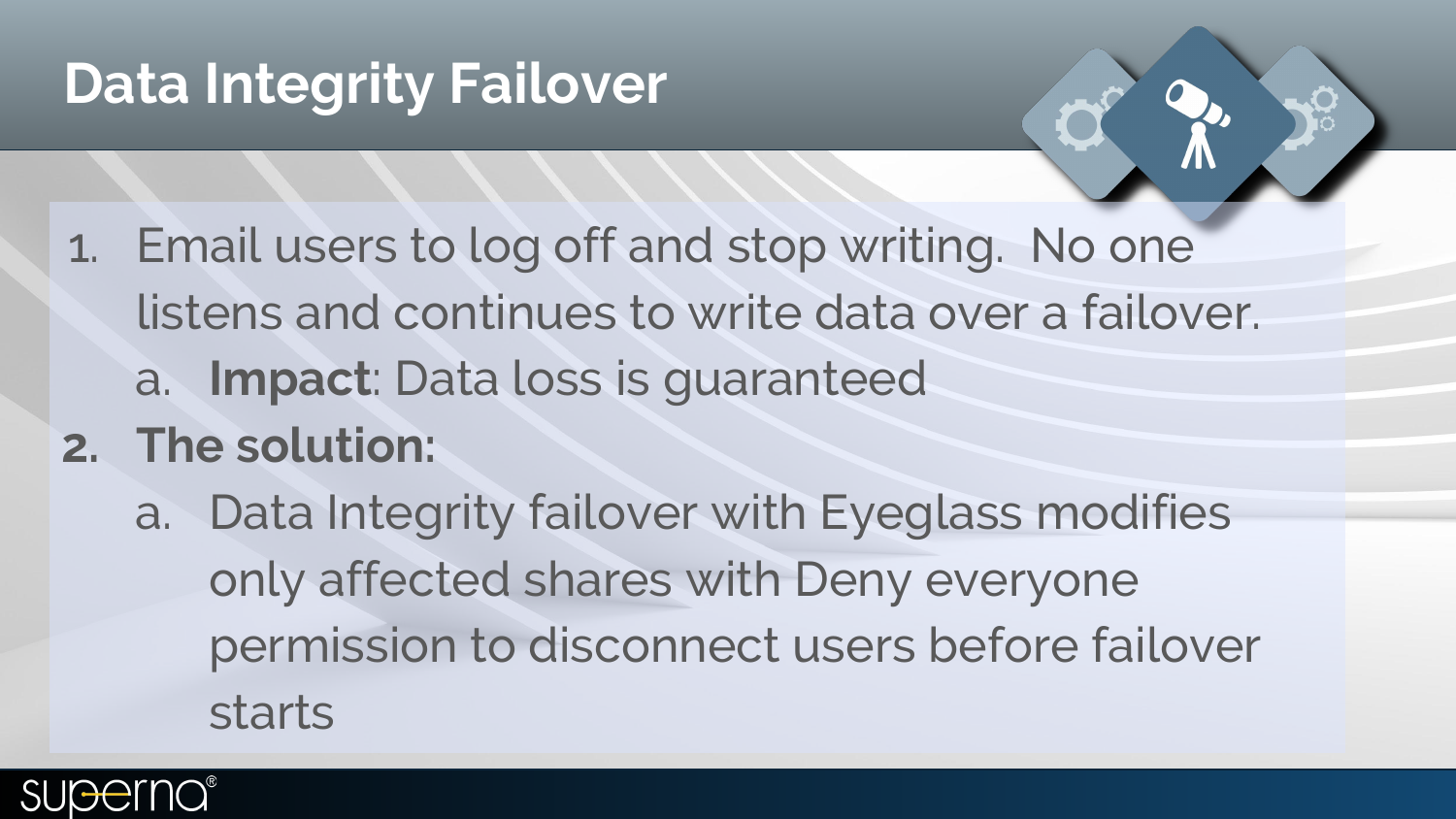- 1. If a step fails keep trying remaining steps. a. 2.0 and later now complete as much of the failover as possible
- 2. All dependant steps are skipped if the parent step fails. a. Example Make writeable Step for SyncIQ fails, no point in running resync prep step. Log as skipped. 3. Easier to root cause and read failover logs knowing downstream steps will be skipped when it makes sense.